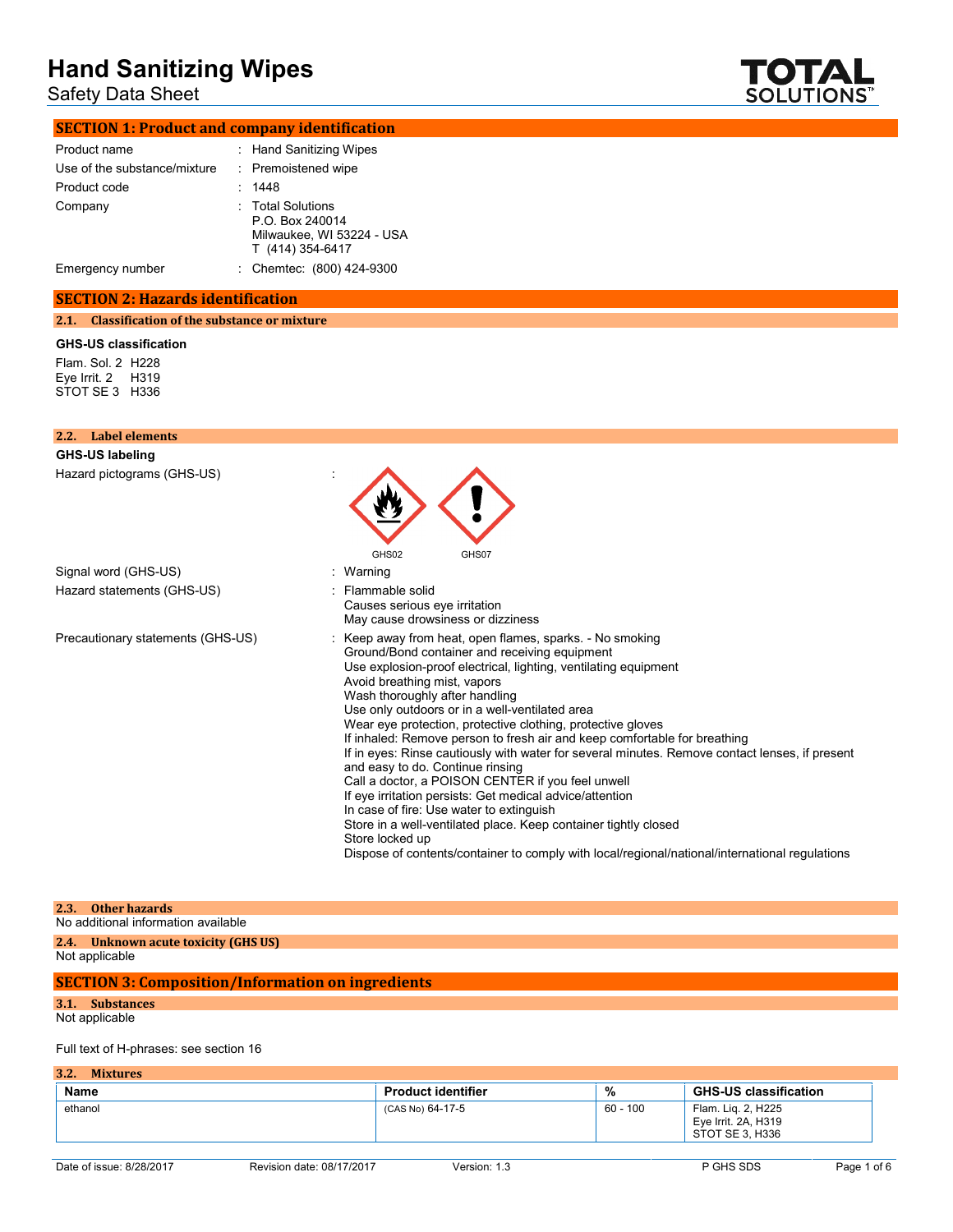Safety Data Sheet

|  | $\bigcup_{i=1}^n$<br><b>SOLUTIONS</b> <sup>**</sup> |
|--|-----------------------------------------------------|
|  |                                                     |

| Name                      | <b>Product identifier</b> | %   | <b>GHS-US classification</b> |
|---------------------------|---------------------------|-----|------------------------------|
| Linear Alcohol Ethoxylate | (CAS No) 34398-01-1       | 0.5 | Acute Tox. 4 (Oral), H302    |
|                           |                           |     | H318<br>Eve Dam.             |

A specific chemical identity and/or percentage of composition has been withheld as a trade secret. Any concentration shown as a range is to protect confidentiality or is due to batch variation.

| <b>SECTION 4: First aid measures</b>                                |                                                                                                                                                                                   |
|---------------------------------------------------------------------|-----------------------------------------------------------------------------------------------------------------------------------------------------------------------------------|
| <b>Description of first aid measures</b><br>4.1.                    |                                                                                                                                                                                   |
| First-aid measures general                                          | : If you feel unwell, seek medical advice (show the label where possible).                                                                                                        |
| First-aid measures after inhalation                                 | $\therefore$ Remove the victim into fresh air.                                                                                                                                    |
| First-aid measures after skin contact                               | Take off immediately all contaminated clothing and wash it before reuse. Rinse skin with<br>water/shower.                                                                         |
| First-aid measures after eye contact                                | Remove contact lenses, if present and easy to do. Continue rinsing. Rinse cautiously with water for<br>several minutes. If eye irritation persists: Get medical advice/attention. |
| First-aid measures after ingestion                                  | Rinse mouth with water. Do NOT induce vomiting.                                                                                                                                   |
| Most important symptoms and effects, both acute and delayed<br>4.2. |                                                                                                                                                                                   |
| Symptoms/effects                                                    | : Not expected to present a significant hazard under anticipated conditions of normal use.                                                                                        |
| Symptoms/effects after inhalation                                   | : None under normal use.                                                                                                                                                          |
| Symptoms/effects after skin contact                                 | : Contact during a long period may cause slight irritation.                                                                                                                       |
| Symptoms/effects after eye contact                                  | : Causes serious eye irritation.                                                                                                                                                  |
| Symptoms/effects after ingestion                                    | Gastrointestinal complaints.                                                                                                                                                      |
| 4.3.                                                                | Indication of any immediate medical attention and special treatment needed                                                                                                        |
| Treat symptomatically.                                              |                                                                                                                                                                                   |

| <b>SECTION 5: Firefighting measures</b>                       |                                                                                                                                                                             |
|---------------------------------------------------------------|-----------------------------------------------------------------------------------------------------------------------------------------------------------------------------|
| 5.1.<br><b>Extinguishing media</b>                            |                                                                                                                                                                             |
| Suitable extinguishing media                                  | : All extinguishing media allowed.                                                                                                                                          |
| Special hazards arising from the substance or mixture<br>5.2. |                                                                                                                                                                             |
| Fire hazard                                                   | : Highly flammable liquid and vapor.                                                                                                                                        |
| Reactivity                                                    | : Upon combustion: CO and CO2 are formed.                                                                                                                                   |
| 5.3.<br><b>Advice for firefighters</b>                        |                                                                                                                                                                             |
| Firefighting instructions                                     | : Exercise caution when fighting any chemical fire. Use water spray or fog for cooling exposed<br>containers. Take account of environmentally hazardous firefighting water. |
| Protection during firefighting                                | : Do not enter fire area without proper protective equipment, including respiratory protection.                                                                             |

| <b>SECTION 6: Accidental release measures</b>                                |                                                                                                                                    |
|------------------------------------------------------------------------------|------------------------------------------------------------------------------------------------------------------------------------|
| 6.1. Personal precautions, protective equipment and emergency procedures     |                                                                                                                                    |
| General measures                                                             | : Isolate from fire, if possible, without unnecessary risk.                                                                        |
| 6.1.1. For non-emergency personnel                                           |                                                                                                                                    |
| Protective equipment                                                         | : Protective goggles. Gloves. Protective clothing.                                                                                 |
| Emergency procedures                                                         | : Evacuate unnecessary personnel. Avoid contact with skin, eyes and clothing. Ventilate spillage area.                             |
| 6.1.2. For emergency responders                                              |                                                                                                                                    |
| Protective equipment                                                         | : Equip cleanup crew with proper protection.                                                                                       |
| <b>Emergency procedures</b>                                                  | : Stop leak if safe to do so. Stop release. Ventilate area.                                                                        |
| <b>6.2.</b> Environmental precautions                                        |                                                                                                                                    |
| Avoid release to the environment. Prevent entry to sewers and public waters. |                                                                                                                                    |
| 6.3. Methods and material for containment and cleaning up                    |                                                                                                                                    |
| For containment                                                              | : Contain released substance, pump into suitable containers.                                                                       |
| Methods for cleaning up                                                      | : This material and its container must be disposed of in a safe way, and as per local legislation.                                 |
| 6.4. Reference to other sections                                             |                                                                                                                                    |
| No additional information available                                          |                                                                                                                                    |
| <b>SECTION 7: Handling and storage</b>                                       |                                                                                                                                    |
| 7.1. Precautions for safe handling                                           |                                                                                                                                    |
| Precautions for safe handling                                                | : Keep away from heat, hot surfaces, sparks, open flames and other ignition sources. No<br>smoking. Keep container tightly closed. |
| Hygiene measures                                                             | : Wash thoroughly after handling. Wash contaminated clothing before reuse.                                                         |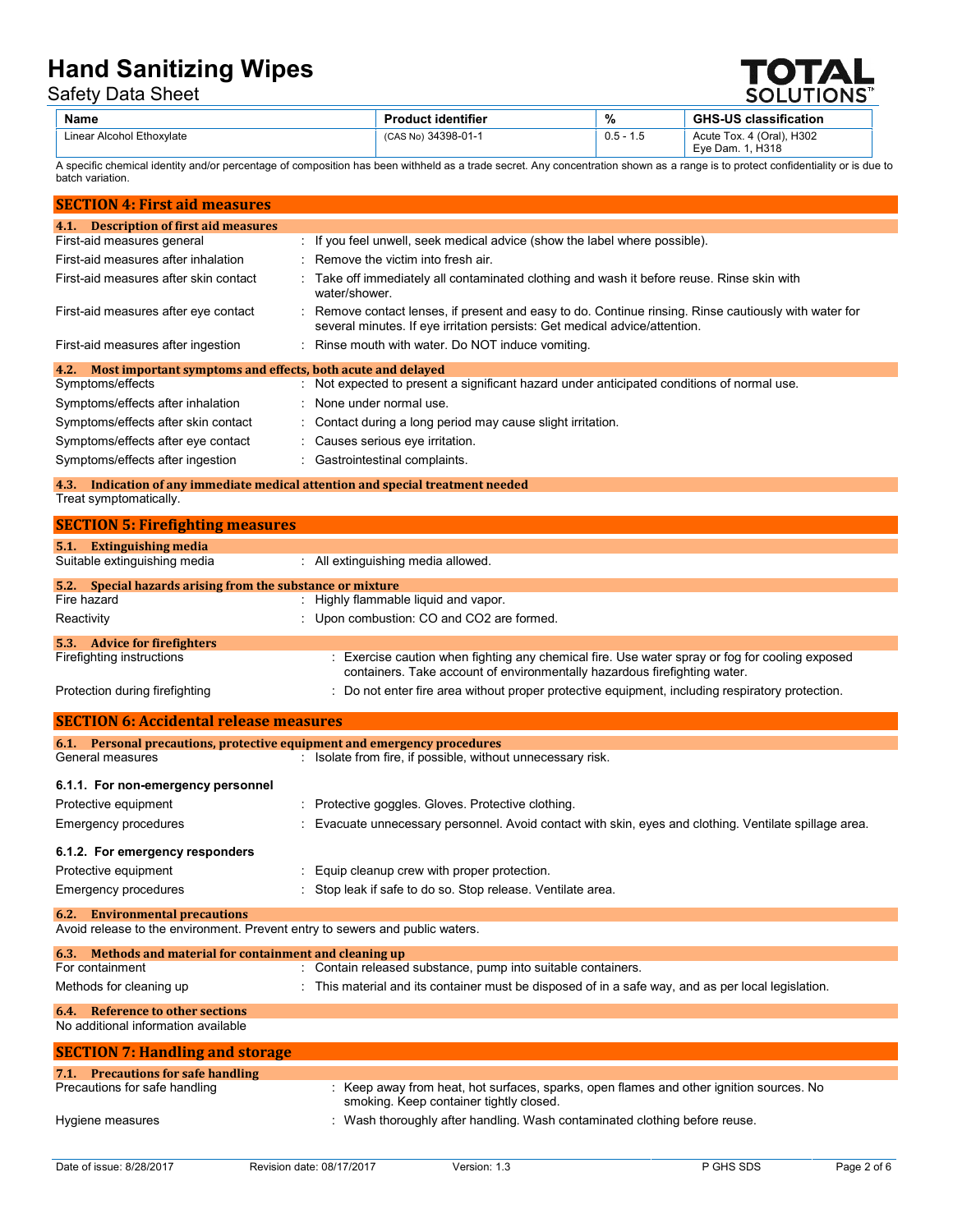Safety Data Sheet



| 7.2. Conditions for safe storage, including any incompatibilities |                                                                                      |
|-------------------------------------------------------------------|--------------------------------------------------------------------------------------|
| <b>Technical measures</b>                                         | : Comply with applicable regulations.                                                |
| Storage conditions                                                | Keep container closed when not in use.                                               |
| Incompatible products                                             | $:$ Oxidizing agent.                                                                 |
| Information on mixed storage                                      | : KEEP SUBSTANCE AWAY FROM: oxidizing agents.                                        |
| Storage area                                                      | Meet the legal requirements. Store in a cool area. Store in a well-ventilated place. |
| Special rules on packaging                                        | meet the legal requirements.                                                         |
|                                                                   |                                                                                      |

### **SECTION 8: Exposure controls/personal protection**

### **8.1. Control parameters**

| ethanol (64-17-5) |                                     |                        |
|-------------------|-------------------------------------|------------------------|
| <b>ACGIH</b>      | ACGIH STEL (ppm)                    | $1000$ ppm             |
| <b>ACGIH</b>      | Remark (ACGIH)                      | URT irr                |
| <b>OSHA</b>       | OSHA PEL (TWA) (mg/m <sup>3</sup> ) | 1900 mg/m <sup>3</sup> |
| <b>OSHA</b>       | OSHA PEL (TWA) (ppm)                | $1000$ ppm             |

**8.2. Exposure controls**

: Use appropriate personal protective equipment when risk assessment indicates this is necessary.

## **SECTION 9: Physical and chemical properties**

| 9.1. Information on basic physical and chemical properties |  |                                                                         |  |  |
|------------------------------------------------------------|--|-------------------------------------------------------------------------|--|--|
| Physical state                                             |  | : Solid                                                                 |  |  |
| Appearance                                                 |  | Premoistened wipe.                                                      |  |  |
| Odor                                                       |  | Pleasant scent                                                          |  |  |
| Odor threshold                                             |  | No data available                                                       |  |  |
| рH                                                         |  | : No data available                                                     |  |  |
| Melting point                                              |  | No data available                                                       |  |  |
| Freezing point                                             |  | No data available                                                       |  |  |
| Boiling point                                              |  | : $>95$ °F                                                              |  |  |
| Flash point                                                |  | : 70 °F Closed Cup - Tested using the liquid component of the towelette |  |  |
| Relative evaporation rate (butyl acetate=1)                |  | : No data available                                                     |  |  |
| Flammability (solid, gas)                                  |  | No data available                                                       |  |  |
| <b>Explosion limits</b>                                    |  | : No data available                                                     |  |  |
| <b>Explosive properties</b>                                |  | No data available                                                       |  |  |
| Oxidizing properties                                       |  | No data available                                                       |  |  |
| Vapor pressure                                             |  | No data available                                                       |  |  |
| Relative density                                           |  | No data available                                                       |  |  |
| Relative vapor density at 20 °C                            |  | : No data available                                                     |  |  |
| Specific gravity / density                                 |  | $: 0.88$ g/ml                                                           |  |  |
| Solubility                                                 |  | : Liquid component is soluble in water.                                 |  |  |
| Log Pow                                                    |  | No data available                                                       |  |  |
| Log Kow                                                    |  | No data available                                                       |  |  |
| Auto-ignition temperature                                  |  | : No data available                                                     |  |  |
| Decomposition temperature                                  |  | No data available                                                       |  |  |
| Viscosity                                                  |  | : No data available                                                     |  |  |
| Viscosity, kinematic                                       |  | No data available                                                       |  |  |
| Viscosity, dynamic                                         |  | : No data available                                                     |  |  |
| VOC content                                                |  | $:$ < 75 % - Tested using the liquid component of the towelette         |  |  |
|                                                            |  |                                                                         |  |  |

### **SECTION 10: Stability and reactivity**

### **10.1. Reactivity**

Upon combustion: CO and CO2 are formed.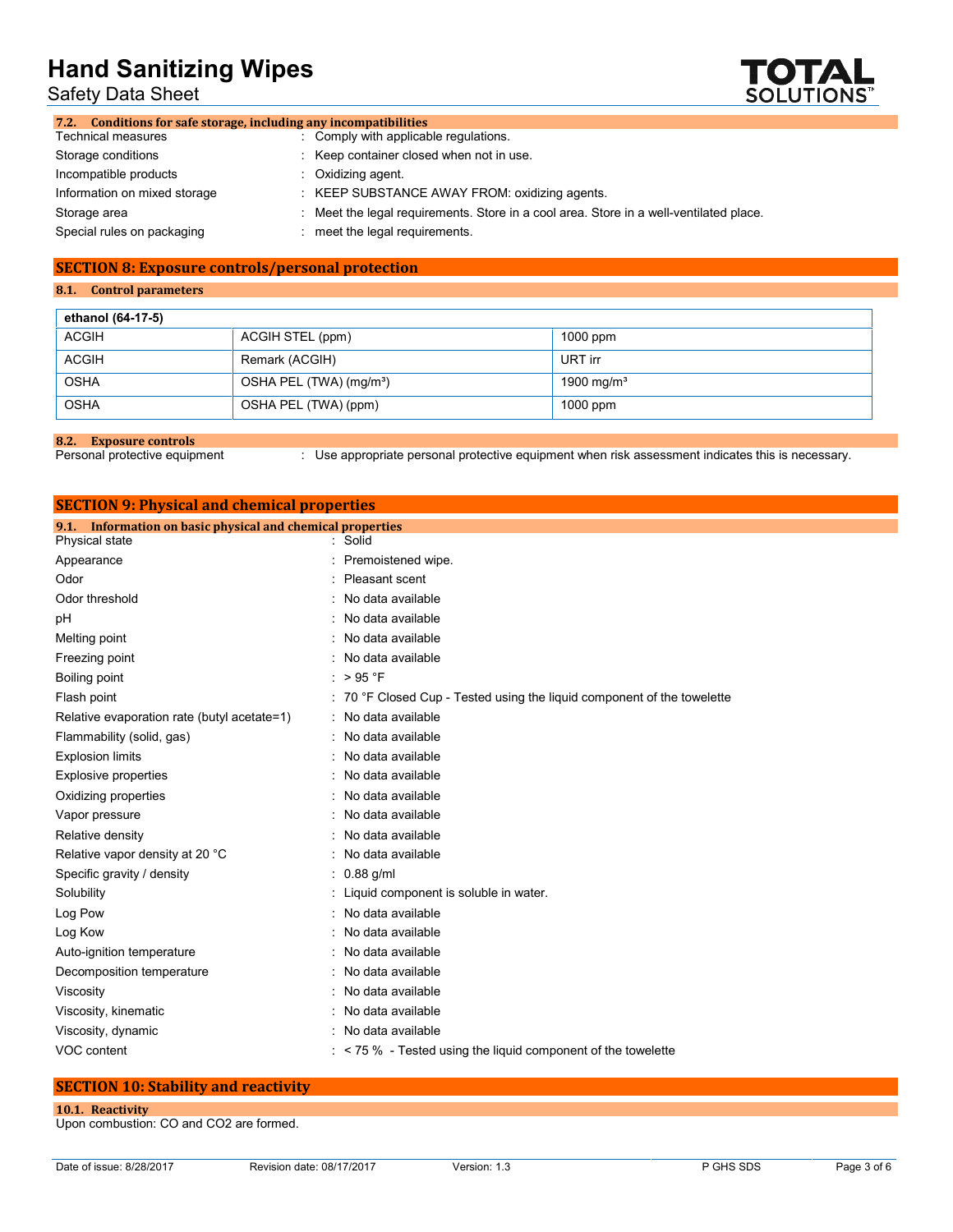| -land Sanitizing Wipes<br>Safety Data Sheet                                      |                                                                                                      | TOTAL<br><b>SOLUTIONS</b> |
|----------------------------------------------------------------------------------|------------------------------------------------------------------------------------------------------|---------------------------|
| 10.2. Chemical stability<br>No additional information available                  |                                                                                                      |                           |
| 10.3. Possibility of hazardous reactions<br>Refer to section 10.1 on Reactivity. |                                                                                                      |                           |
| 10.4. Conditions to avoid<br>No additional information available                 |                                                                                                      |                           |
| 10.5. Incompatible materials<br>No additional information available              |                                                                                                      |                           |
| 10.6. Hazardous decomposition products                                           | Under normal conditions of storage and use, hazardous decomposition products should not be produced. |                           |
| <b>SECTION 11: Toxicological information</b>                                     |                                                                                                      |                           |
| 11.1. Information on toxicological effects                                       |                                                                                                      |                           |
| Acute toxicity                                                                   | : Not classified                                                                                     |                           |
| Linear Alcohol Ethoxylate (34398-01-1)                                           |                                                                                                      |                           |
| LD50 oral rat                                                                    | > 1400 mg/kg                                                                                         |                           |
| ethanol (64-17-5)                                                                |                                                                                                      |                           |
| LD50 oral rat                                                                    | 10740 mg/kg body weight (Rat; OECD 401: Acute Oral Toxicity; Experimental value)                     |                           |
| LD50 dermal rabbit                                                               | > 16000 mg/kg (Rabbit; Literature study)                                                             |                           |
| ATE CLP (oral)                                                                   | 10740 mg/kg body weight                                                                              |                           |
| Skin corrosion/irritation                                                        | Not classified                                                                                       |                           |
| Serious eye damage/irritation                                                    | Causes serious eye irritation.                                                                       |                           |
| Respiratory or skin sensitization                                                | Not classified                                                                                       |                           |
| Germ cell mutagenicity                                                           | Not classified                                                                                       |                           |
| Carcinogenicity                                                                  | Not classified                                                                                       |                           |
| Reproductive toxicity                                                            | Not classified                                                                                       |                           |
| Specific target organ toxicity – single exposure :                               | May cause drowsiness or dizziness.                                                                   |                           |
| Specific target organ toxicity - repeated<br>exposure                            | : Not classified                                                                                     |                           |
| Aspiration hazard                                                                | Not classified                                                                                       |                           |
| Symptoms/effects after inhalation                                                | None under normal use.                                                                               |                           |
| Symptoms/effects after skin contact                                              | Contact during a long period may cause slight irritation.                                            |                           |
| Symptoms/effects after eye contact                                               | Causes serious eve irritation.                                                                       |                           |

Symptoms/effects after ingestion : Gastrointestinal complaints.

### **SECTION 12: Ecological information**

| 12.1. Toxicity                         |                                                                                                               |
|----------------------------------------|---------------------------------------------------------------------------------------------------------------|
| Linear Alcohol Ethoxylate (34398-01-1) |                                                                                                               |
| LC50 fish 1                            | $< 10$ mg/l                                                                                                   |
| EC50 Daphnia 1                         | $< 10$ mg/l                                                                                                   |
| ErC50 (algae)                          | $< 10$ mg/l                                                                                                   |
| ethanol (64-17-5)                      |                                                                                                               |
| LC50 fish 1                            | 14200 mg/l (LC50; US EPA; 96 h; Pimephales promelas; Flow-through system; Fresh water;<br>Experimental value) |
| 12.2. Persistence and degradability    |                                                                                                               |
| ethanol (64-17-5)                      |                                                                                                               |
| Persistence and degradability          | Readily biodegradable in water. Biodegradable in the soil. Highly mobile in soil.                             |
| Biochemical oxygen demand (BOD)        | 0.8 - 0.967 g $O_2$ /g substance                                                                              |
| Chemical oxygen demand (COD)           | 1.7 g $O_2$ /g substance                                                                                      |
| <b>ThOD</b>                            | 2.1 g $O_2$ /g substance                                                                                      |
| BOD (% of ThOD)                        | 0.43                                                                                                          |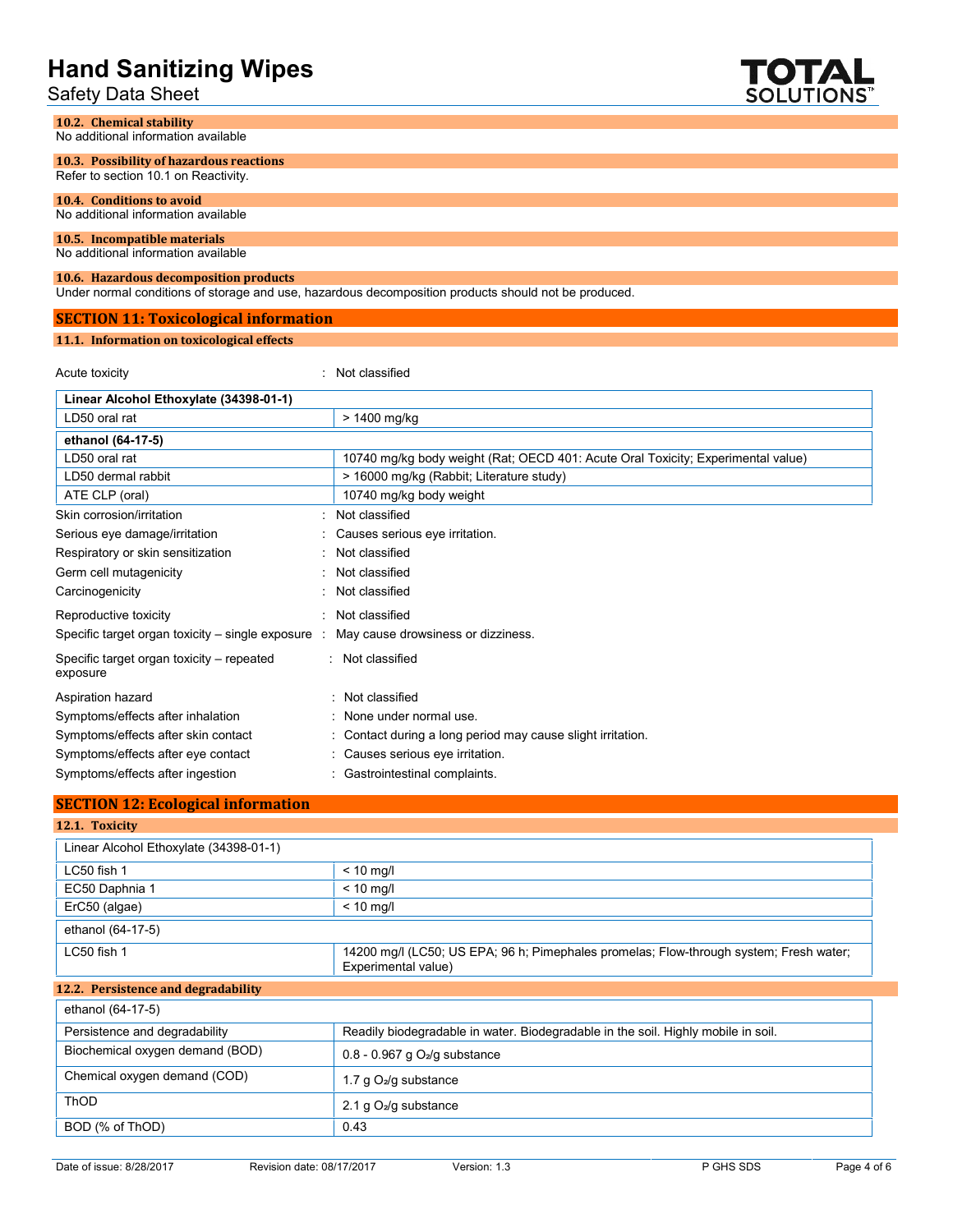Safety Data Sheet



### **12.3. Bioaccumulative potential**

| ethanol (64-17-5)         |                                                                                |
|---------------------------|--------------------------------------------------------------------------------|
| BCF fish 1                | 1 (BCF; Other; 72 h; Cyprinus carpio; Static system; Fresh water; Read-across) |
| Log Pow                   | -0.31 (Experimental value)                                                     |
| Bioaccumulative potential | Low potential for bioaccumulation (Log Kow $\leq$ 4).                          |

| <b>SECTION 13: Disposal considerations</b>    |                                                                                                                        |
|-----------------------------------------------|------------------------------------------------------------------------------------------------------------------------|
| 13.1. Waste treatment methods                 |                                                                                                                        |
| Waste treatment methods                       | Do not flush wipes. Dispose of contents/container to comply with<br>local/regional/national/international regulations. |
| Product/Packaging disposal<br>recommendations | Dispose in a safe manner in accordance with local/national regulations.                                                |

### **SECTION 14: Transport information**

### **Department of Transportation (DOT)**

| Transport document description | : UN3175 Solids containing flammable liquid, n.o.s. (Ethanol), 4.1, II |
|--------------------------------|------------------------------------------------------------------------|
| UN-No.(DOT)                    | : UN3175                                                               |
| Proper Shipping Name (DOT)     | : Solids containing flammable liquid, n.o.s.                           |
| Class (DOT)                    | : 4.1 - Class 4.1 - Flammable Solid 49 CFR 173.124                     |
| Hazard labels (DOT)            | $\div$ 4.1 - Flammable solid                                           |
|                                | $\sqrt{2}$                                                             |



| Packing group (DOT)                                                 | : II - Medium Danger                                                                                                                               |
|---------------------------------------------------------------------|----------------------------------------------------------------------------------------------------------------------------------------------------|
| DOT Packaging Non Bulk (49 CFR 173.xxx) : 212                       |                                                                                                                                                    |
| DOT Packaging Bulk (49 CFR 173.xxx)                                 | : 240                                                                                                                                              |
| <b>DOT Symbols</b>                                                  | $\therefore$ G - Identifies PSN requiring a technical name                                                                                         |
| DOT Special Provisions (49 CFR 172.102)                             | : $47,$ IB6,IP2,T3,TP33                                                                                                                            |
| DOT Packaging Exceptions (49 CFR)<br>173.xxx                        | : 151                                                                                                                                              |
| DOT Quantity Limitations Passenger<br>aircraft/rail (49 CFR 173.27) | $: 15$ kg                                                                                                                                          |
| DOT Quantity Limitations Cargo aircraft<br>only (49 CFR 175.75)     | : 50 kg                                                                                                                                            |
| DOT Vessel Stowage Location                                         | $\therefore$ B                                                                                                                                     |
| <b>Additional information</b>                                       |                                                                                                                                                    |
| Emergency Response Guide (ERG)<br>Number                            | : 133                                                                                                                                              |
| Other information                                                   | : This product may be eligible to be shipped as a Limited Quantity or Consumer Commodity ORM-D<br>utilizing the exception found at 49 CFR 173.151. |

| <b>ADR</b>                          |
|-------------------------------------|
| No additional information available |
| <b>Transport by sea</b>             |
| No additional information available |
| Air transport                       |
| No additional information available |
|                                     |

### **SECTION 15: Regulatory information**

All components of this product are listed, or excluded from listing, on the United States Environmental Protection Agency Toxic Substances Control Act (TSCA) inventory.

This product or mixture does not contain a toxic chemical or chemicals in excess of the applicable de minimis concentration as specified in 40 CFR §372.38(a) subject to the reporting requirements of section 313 of Title III of the Superfund Amendments and Reauthorization Act of 1986 and 40 CFR Part 372.